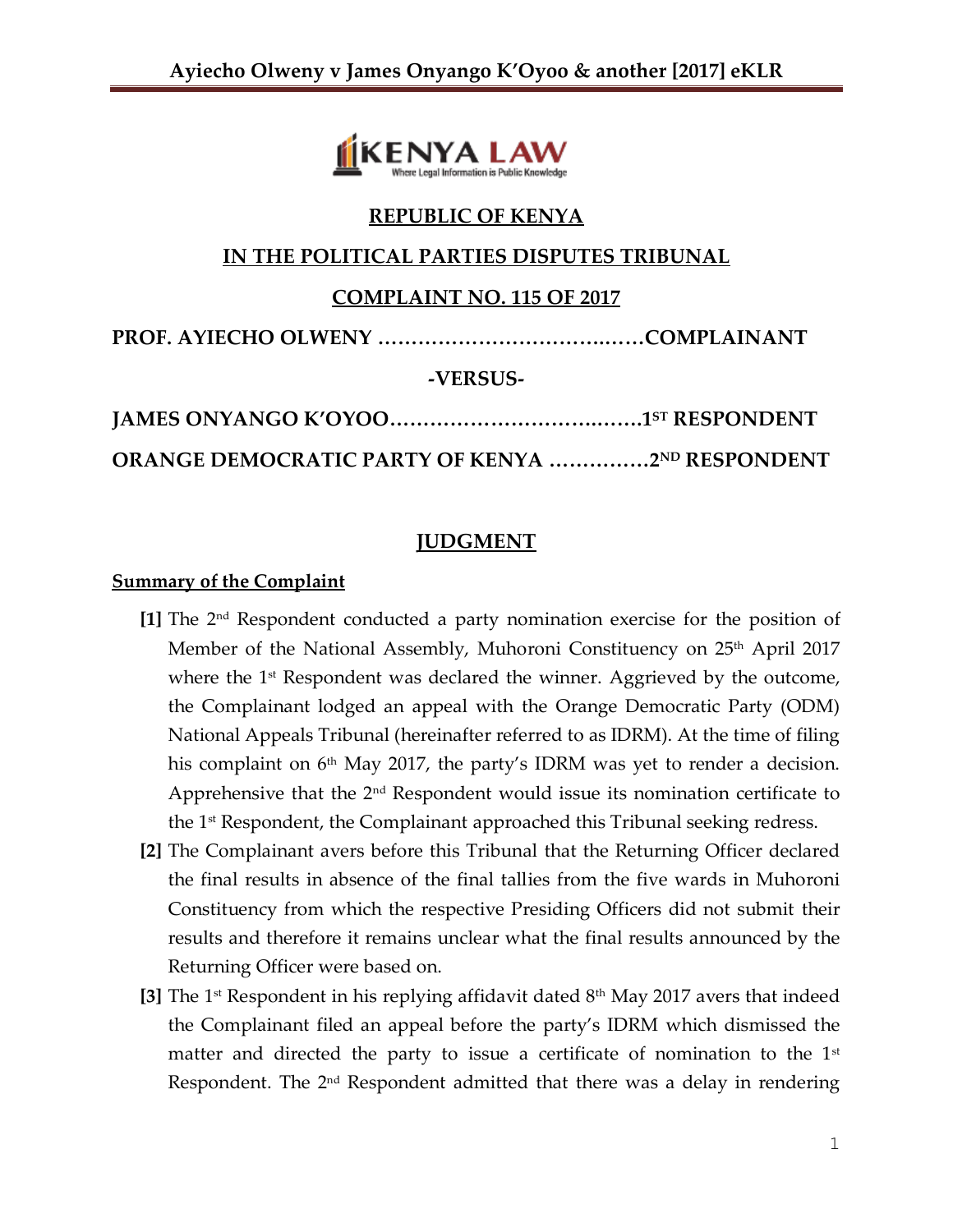the IDRM decision which was unintentional and due to the heavy traffic of disputes to be determined.

#### **Issues for Determination**

**[4]** The sole issue for determination is *whether or not the Complainant should be awarded the nomination certificate.*

#### **Analysis**

- **[5]** That there were irregularities during the nomination process is undisputed. However, the Complainant's allegations that the results of the five polling stations have not been submitted for tallying to the Returning Officer remain unsubstantiated. Further, one Presiding Officer who offered testimony on behalf of the Complainant before the party's IDRM, claimed that he was still in possession of one of the ballot boxes. This officer who testified on the Complainant's behalf, according to his very own testimony, perpetrated the irregularities that the Complainant alleges. This was also noted by the party's IDRM which recommended an investigation of the officer by the National Elections Board. Like the party's IDRM, this Tribunal attached little credence to the Complainant's testimony.
- **[6]** It is clear that the party's IDRM considered all the allegations in their deliberations and determined that there was no material evidence to warrant an upset of the results as announced by the Returning Officer. Moreover, it is contradictory that the Complainant would on one hand plead irregularities and yet seek to benefit from the same by seeking the declaration in his favour. This Tribunal is therefore reluctant to interfere with the IDRM decision.

### **Orders**

The Complainant has not persuaded this Tribunal that he is deserving of the claims sought in his statement of claim filed on  $6<sup>th</sup>$  May 2017. The same is dismissed with no order as to costs.

# **DATED and DELIVERED AT NAIROBI this 9 TH DAY of MAY 2017**

- **1. Milly O. Lwanga (Presiding Member) ……………………………..**
- **2. Paul Ngotho (Member)…… ………………………………………..**